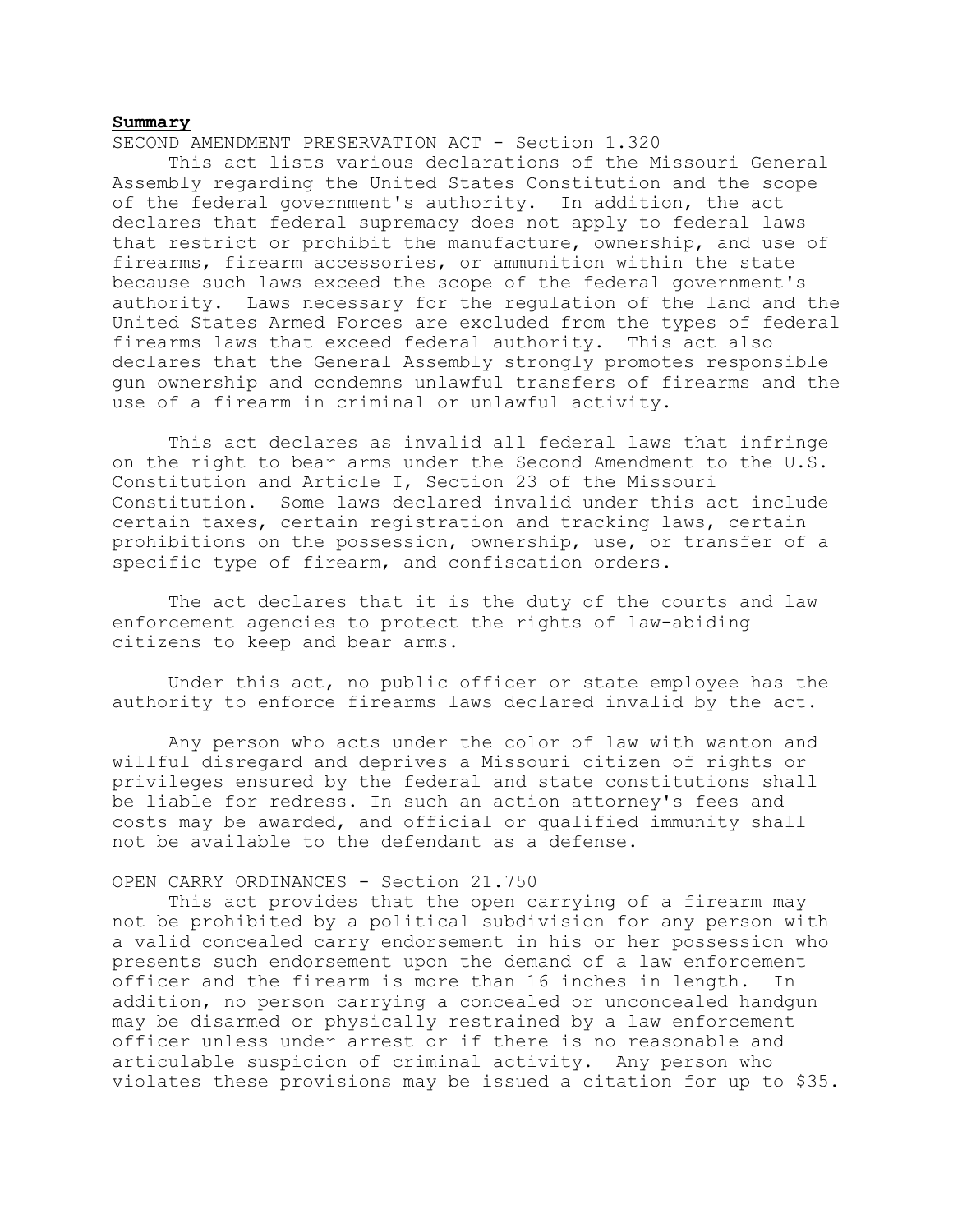SCHOOL PROTECTION OFFICERS - Sections 160.665, 571.107, 590.010 to 590.207

This act allows a school district to designate one or more school teachers or administrators as a school protection officer. School protection officers are authorized to carry a concealed firearm, but must keep the firearm at all times on his or her person while on school property. Violation of this provision is a class B misdemeanor and may result in immediate removal of the protection officer from the classroom and commencement of employment termination proceedings.

School protection officers may detain any person the officer sees using force or violence upon another person or any person who the officer reasonably believes threatened to cause physical injury to another. Upon detention, the protection officer must immediately notify school administrators and school resource officers. If the person detained is a student, then the parents of the student must also be immediately notified.

Those seeking to be designated as school protection officers must make a request in writing to the superintendent of the school district along with proof of ownership of a valid concealed carry endorsement and a certificate of completion of a school protection officer training program.

The school district must notify the director of the Department of Public Safety of the designation of any school protection officer. The department must make a list of all school protection officers available to all law enforcement agencies.

This act requires the Peace Officer Standards and Training Commission to establish standards and curriculum for training of school protection officers. The director of the Department of Public Safety must develop, and make available to all school districts, a list of approved school protection officer training instructors, centers, and programs.

In order to attend a school protection officer training program, a person must submit to a criminal history background check and prove he or she has a valid concealed carry endorsement.

Any school employee who discloses identifying information about a school protection officer to anyone other than the director of the Department of Public Safety is subject to employment termination proceedings.

PERMISSION TO SERVE FEDERAL WARRANTS - 544.085, B This act provides before serving a warrant issued by a